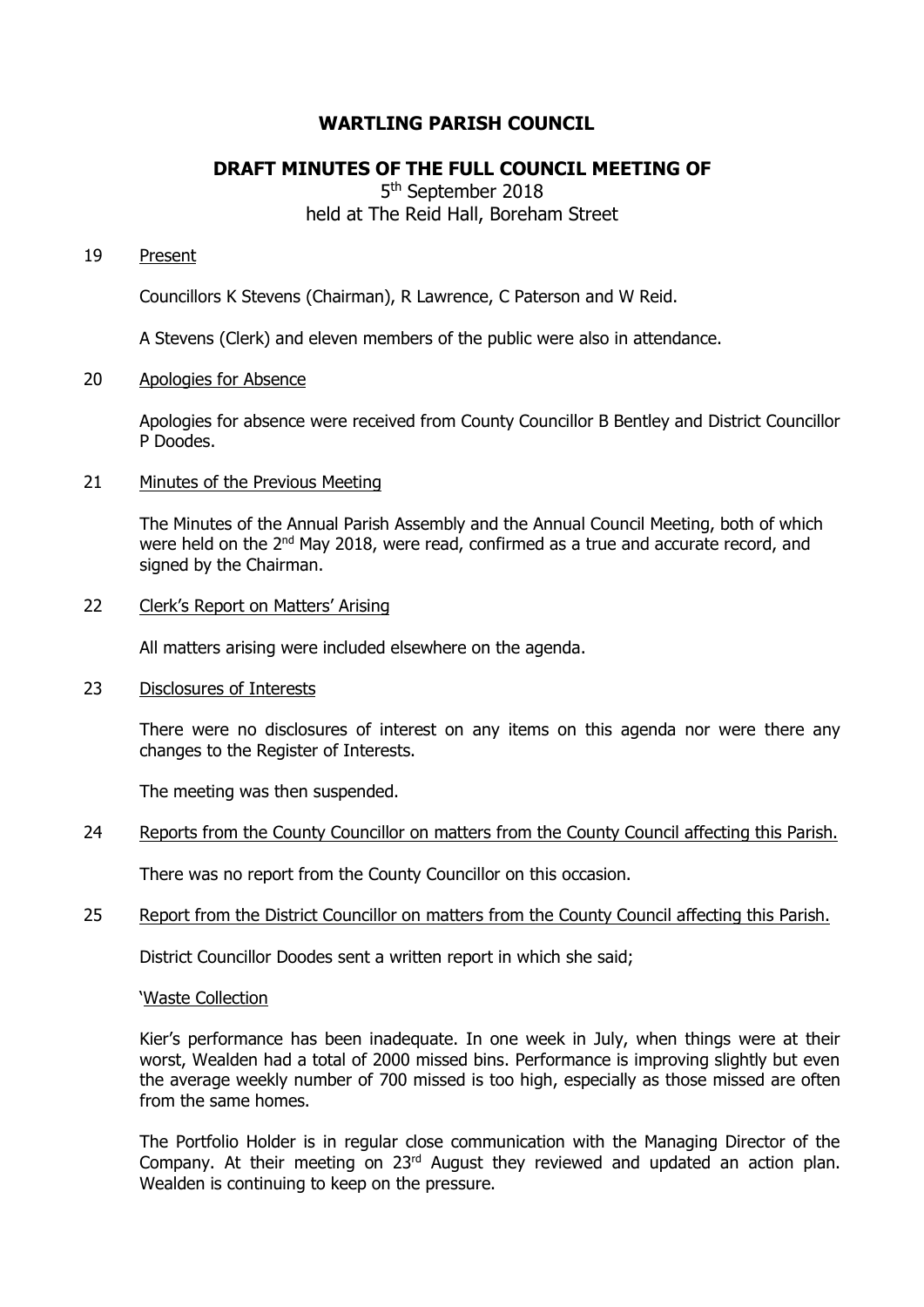Please continue to report your missed bin and leave it out for collection. I would be grateful if you could also continue to let me know of any persistent problems so that I can take the necessary action.

#### Litter

I have reported all the heavy littered areas and fly tips that have been brought to my attention. In most cases Wealden has responded quickly.

#### Corporate Director

The promotion of Trevor Scott to Chief Executive has created a vacancy of Corporate Director. Recruitment for a replacement is in hand.

#### Drive to Digital

As the range of services available to residents on the website increases Wealden is seeing increased usage. If you haven't visited the site lately please take a moment to have a look.

### Local Issues

The main concerns that residents have brought to my attention recently relate to missed bins, speeding and heavy traffic. Unusually I have had no complaints about neighbourly issues, dog dirt or high hedges.

#### Wealden Local Plan

The Wealden Local Plan went to Full Council on  $18<sup>th</sup>$  July and is now out for representation until 5.00pm on 8th October. Full details can be found on the website'.

#### 26 Questions from Members of the Public

Residents asked;

- The Parish Council to see if they can find out how much more manure Southern Water will be dumping in a field near them because the smell and amount of flies is really bad. Councillor Stevens said he will try and find out.
- If, when the Wartling Road is closed, ESCC Highways can erect a sign at the top end of Boreham Lane to point out there is no access to the Wartling Road. The Clerk will ask Highways.
- If the road at Standard Hill on the road could be levelled. Recent repairs have left a bump which is dangerous to cyclists.

It was also noted that ESCC have repaired a Right of Way and a style by Boreham House , and they have repaired it well.

The meeting was then re-opened.

## 27 Reports

a) Planning – Planning issues were covered later on in the meeting.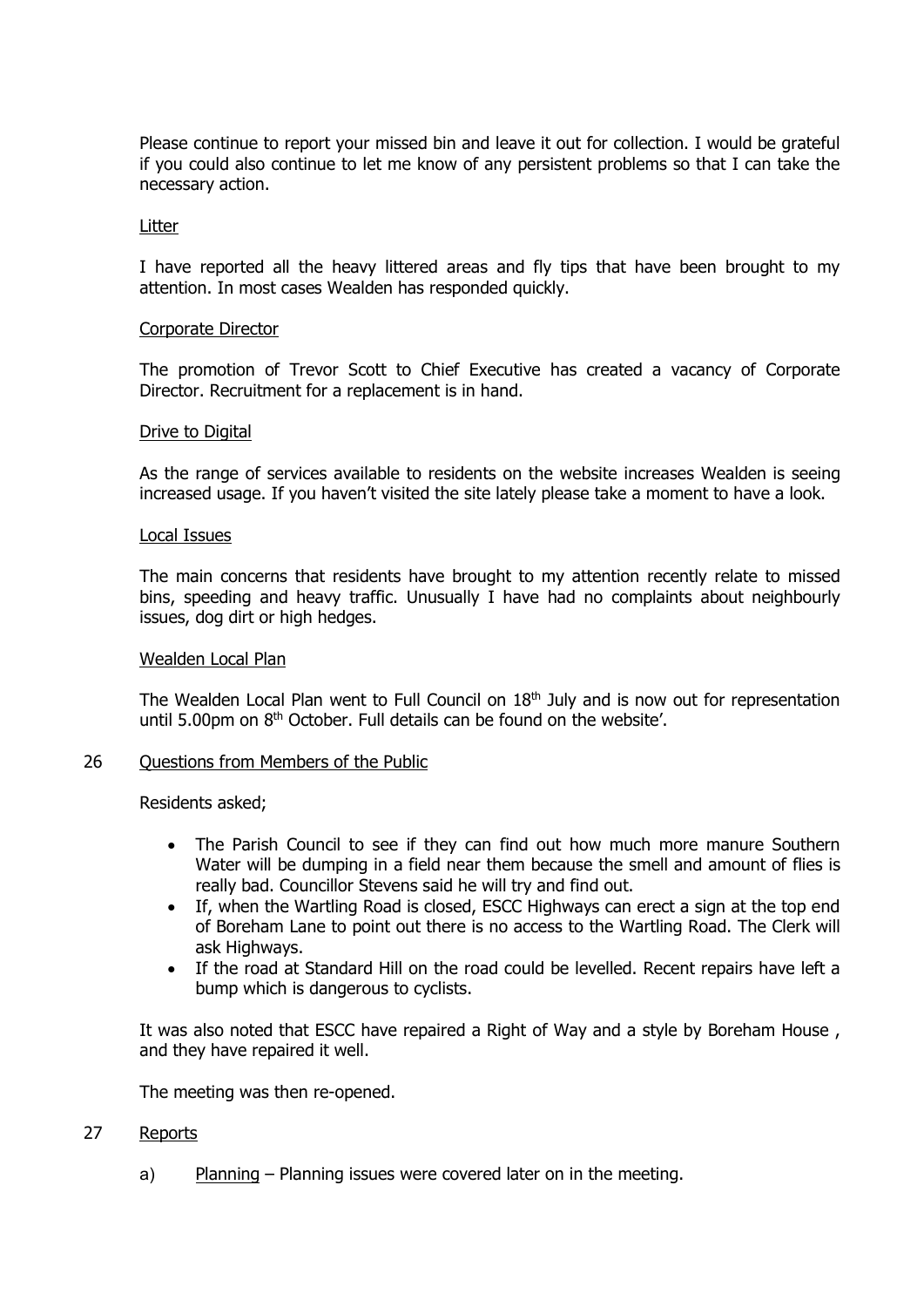## b) Environment North

There was nothing new to report on this occasion.

# c) Footpaths

There was nothing new to report on this occasion.

# d) Environment South

There was nothing new to report on this occasion.

## e) Highways

There was nothing new to report on this occasion.

## f) Police

There have been no reports of any incidents in this Parish. Sussex Police is understood to be reprioritising rural crime, new measures are expected to be announced in October.

# g) Communication

The Parish Council continues to send out Community emails.

## h) Speedwatch

Speedwatch sessions were carried out in June, July and August and a total of 33 offenders were reported to Sussex Police. They are then put on the police data base and sent letters and if they persistently reoffend they receive a visit from the Police are added to the Automatic Number Recognition List

i) Trees

There was nothing to report on this occasion.

## 28 Verge Cutting in the Parish

Wartling Parish Council was asked to consider taking over the urban cuts in the Parish from ESCC or pay for the additional cuts which are no longer being carried out by them at a cost of £24. The Parish Council queried the request because there were no urban cuts shown on its map and ESCC withdrew its offer. ESCC has now contacted the Parish Council again, and said the maps are wrong and is asking the Parish Council to pay for the extra cuts at a cost of £310.

Councillors sought a price from an independent contractor but accepted the County Council's offer because it was considerably cheaper.

Following a site visit with the Chairman and Clerk the County Council has now also cut back the vegetation on the path opposite the Reid Hall so that wheelchairs and pushchairs can get by.